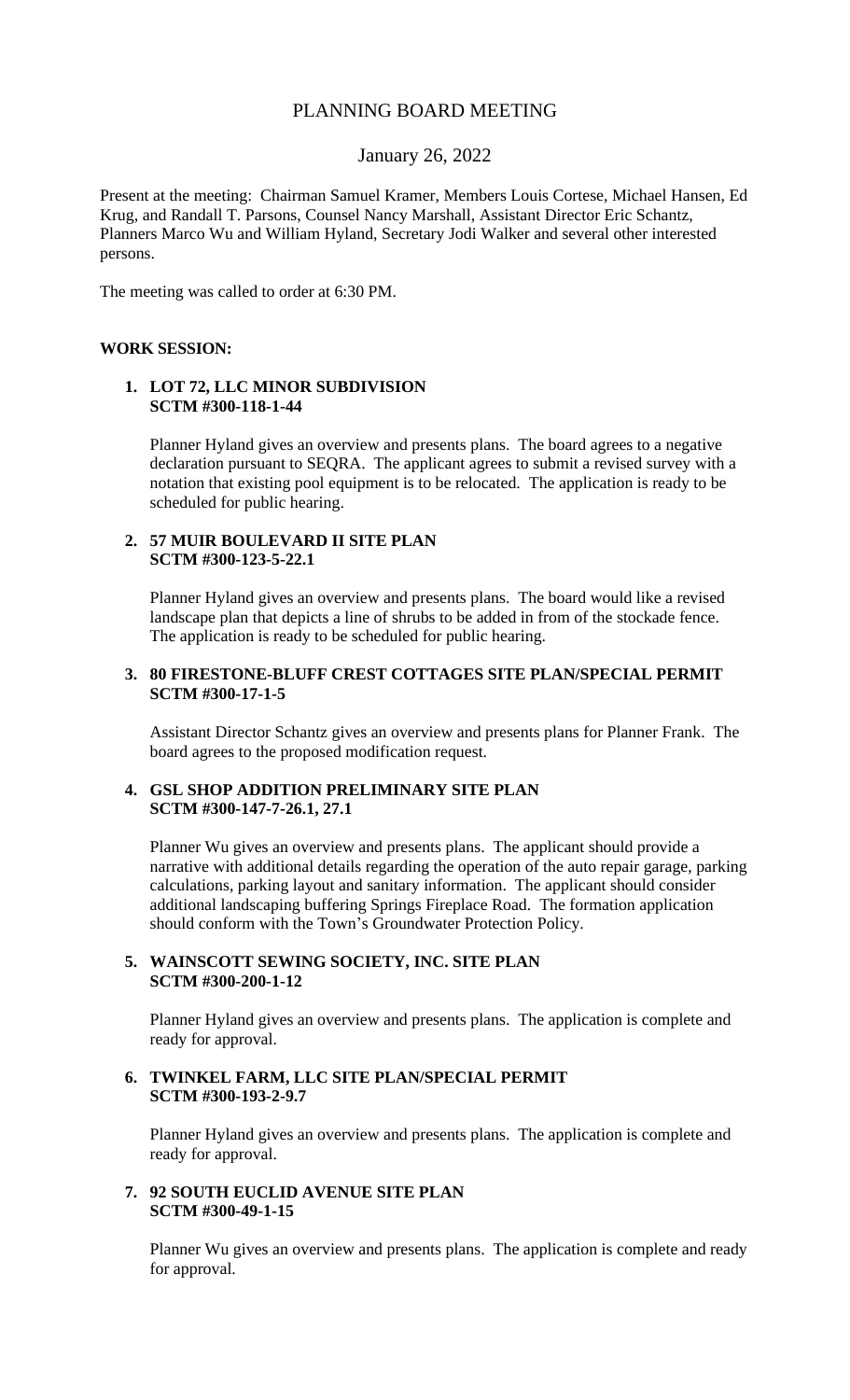## **URBAN RENEWAL MODIFICATION:**

## **GRECCO HEINZ II - TABLED**

## **PETER J. MOORE SCTM #300-120-3-15, 17.2 15 ABRAHAMS PATH, EAST HAMPTON**

Planner Hyland gives an overview and presents plans. The board will send comments in support of the modification to the Town Board.

#### **O'DONNELL - TABLED**

#### **REGULAR MEETING:**

The following Board of Review by counsel, and upon motions duly made and seconded, were approved by the Board:

#### **BOARD OF REVIEW:** PLANNING BOARD

**WHEREAS**, the Town Engineer has brought before the Board of Review the request of **BRUCE VANGURP,** for a Building Permit on premises located in **23 CRYSTAL DRIVE, EAST HAMPTON; LOTS 351–355 AND 377-379; BLOCK 14; URP 14A MAP 171 in EH-3, and S.C**.**T.M. 300-120-4-9.5.**

**WHEREAS**, report has been made on UR Form No. 2-1976 dated **JANUARY 14, 2022** which is attached to and made a part of this Resolution;

Now, therefore, be it

**RESOLVED**, that upon completion of the work shown on UR Form No. 2-1976 dated

**JANUARY 14, 2022,** the Building Inspector may issue a Building Permit on said premises, or, in the alternative, he may issue a Building Permit upon Town Board's approval of an Undertaking secured by a Certified Check or other Surety acceptable to the Town Board, to secure road improvement units required. Said Undertaking to be in the amount of **\$22,000.00.** These requirements shall be subject to review one (1) year from the date of this Resolution or

**JANUARY 26, 2023**.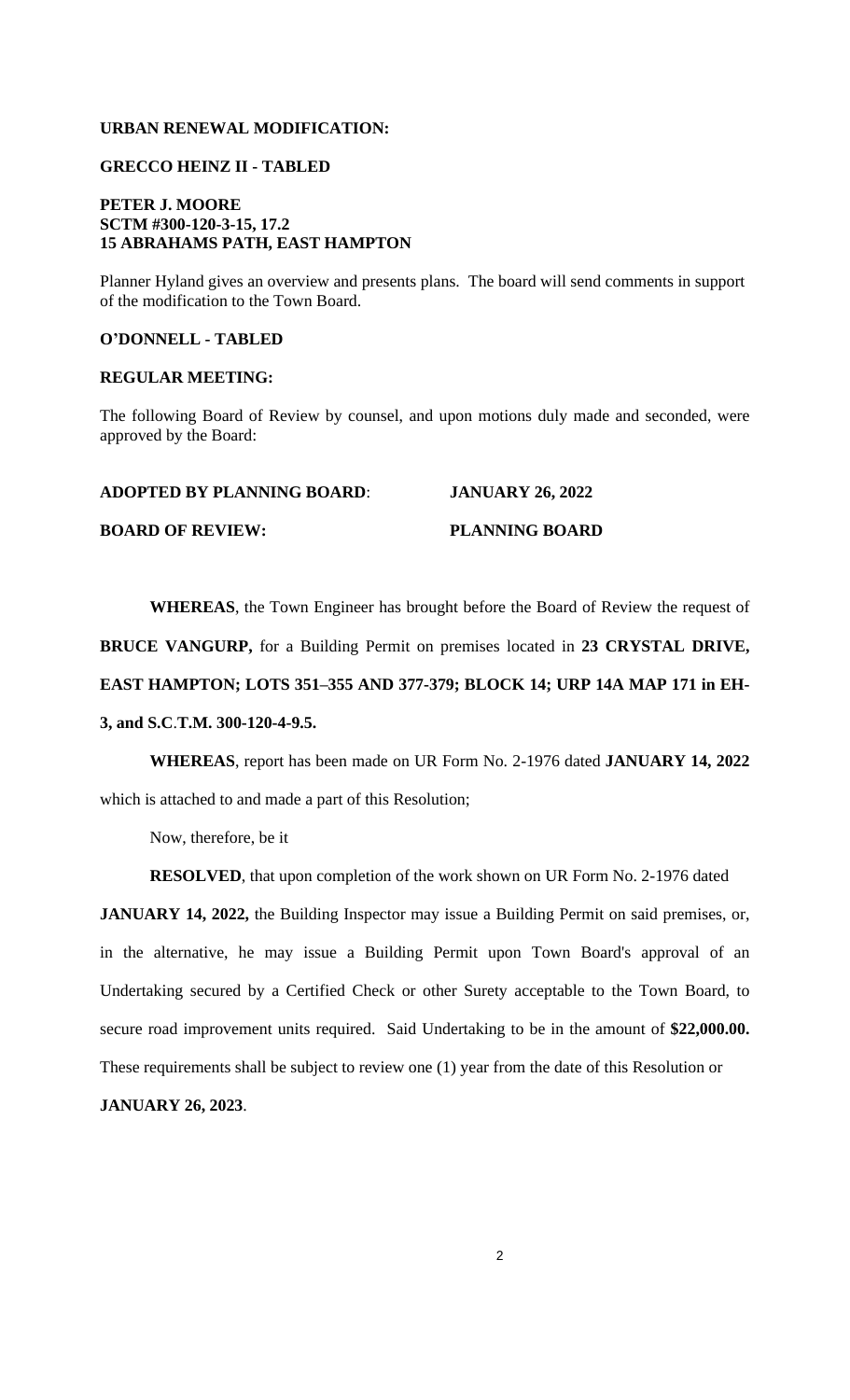## **ADOPTED BY PLANNING BOARD**: **JANUARY 26, 2022 BOARD OF REVIEW:** PLANNING BOARD

**WHEREAS**, the Town Engineer has brought before the Board of Review the request of **PAUL J. PORCO,** for a Building Permit on premises located in **18 BARNES AVE, EAST HAMPTON; LOTS 13-21 and 41-48; BLOCK 7; URP 68 MAP 284 in EH-2A AND S.C**.**T.M. 300-136-4-7.1 and 300-136-4-16.1.**

**WHEREAS**, report has been made on UR Form No. 2-1976 dated **JANUARY 17, 2022** which is attached to and made a part of this Resolution;

Now, therefore, be it

**RESOLVED**, that upon completion of the work shown on UR Form No. 2-1976 dated

**JANUARY 17, 2022,** the Building Inspector may issue a Building Permit on said premises, or, in the alternative, he may issue a Building Permit upon Town Board's approval of an Undertaking secured by a Certified Check or other Surety acceptable to the Town Board, to secure road improvement units required. Said Undertaking to be in the amount of **\$0.00.** These requirements shall be subject to review one (1) year from the date of this Resolution or

**JANUARY 26, 2023**.

# **ADOPTED BY PLANNING BOARD**: **JANUARY 26, 2022 BOARD OF REVIEW:** PLANNING BOARD

**WHEREAS,** the Town Engineer has brought before the Board of Review the request of **MARK AND MARLENE DANIELS,** for a Building Permit on premises located in **61 GARDINERS LANE, SPRINGS; LOTS 19-27; BLOCK 47; URP 28 MAP 16 in SP-4-2, and S.C**.**T.M. 300-95-3-24**

**WHEREAS**, report has been made on UR Form No. 2-1976 dated **JANUARY 14, 2022** which is attached to and made a part of this Resolution;

Now, therefore, be it

**RESOLVED**, that upon completion of the work shown on UR Form No. 2-1976 dated **JANUARY 14, 2022,** the Building Inspector may issue a Building Permit on said premises, or,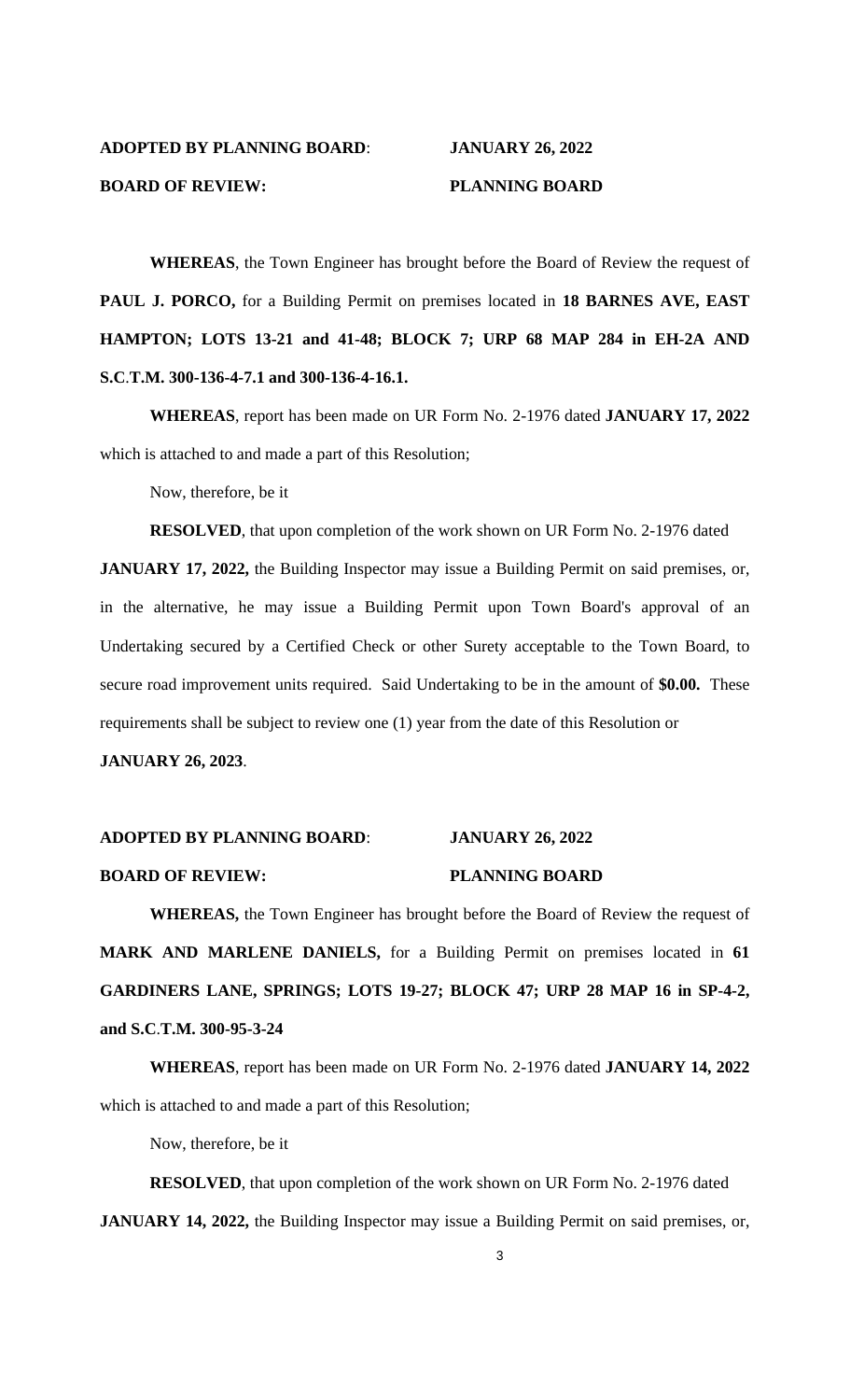in the alternative, he may issue a Building Permit upon Town Board's approval of an Undertaking secured by a Certified Check or other Surety acceptable to the Town Board, to secure road improvement units required. Said Undertaking to be in the amount of **\$22, 500.00.** These requirements shall be subject to review one (1) year from the date of this Resolution or **JANUARY 26, 2023**.

## **ADOPTED BY PLANNING BOARD**: **JANUARY 26, 2022 BOARD OF REVIEW:** PLANNING BOARD

**WHEREAS**, the Town Engineer has brought before the Board of Review the request of **FARRELL BUILDING COMPANY AND MEDIA CAPITAL, LLC,** for a Building Permit on premises located in section 280-A, **12 CENTRAL AVE, EAST HAMPTON; LOTS 34, 116-119 and ROADWAYS; MAP 597, and S.C**.**T.M. 300-162-3-2.1**

**WHEREAS**, report has been made on SECTION 280-A form dated **JANUARY 17, 2022** which is attached to and made a part of this Resolution;

Now, therefore, be it

**RESOLVED**, that upon completion of the work shown on SECTION-280A Form dated

**JANUARY 17, 2022,** the Building Inspector may issue a Building Permit on said premises, or, in the alternative, he may issue a Building Permit upon Town Board's approval of an Undertaking secured by a Certified Check or other Surety acceptable to the Town Board, to secure road improvement units required. Said Undertaking to be in the amount of **\$0.00.** These requirements shall be subject to review one (1) year from the date of this Resolution or

**JANUARY 26, 2023**.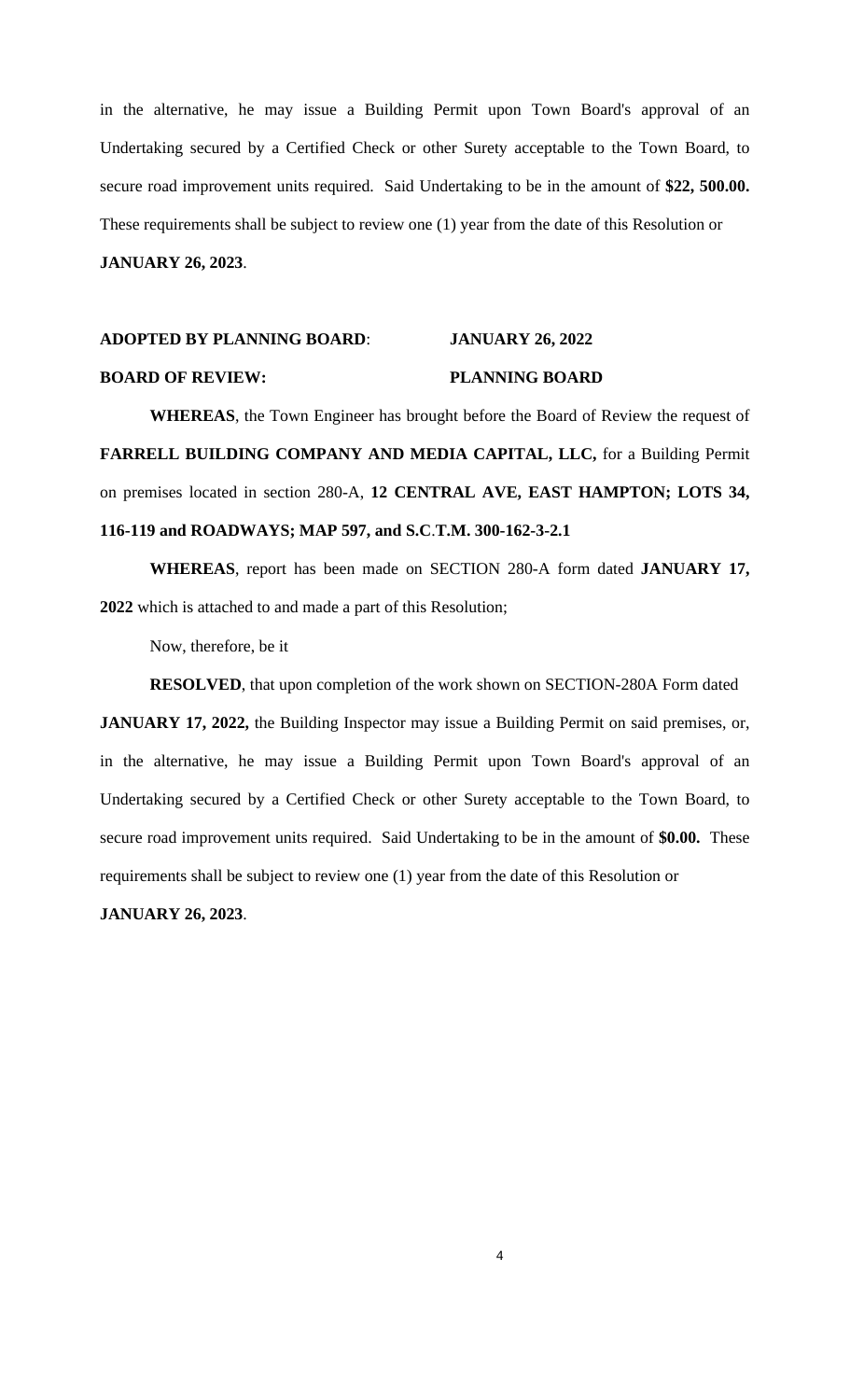## **LOT 72, LLC MINOR SUBDIVISION**

#### **SCTM # 300-118-1-44 ADOPTED:** 1 / 26 / 2022

1. Lot 72, LLC, owner, has made application for minor subdivision pursuant to Chapter 220 (Subdivision of Land) of the East Hampton Town Code, to divide a 44,934 square foot (1.0315 acres) parcel into two (2) lots. Proposed Lot 1 will contain 221,201 square feet. Proposed Lot 2 will contain 23,733 square feet. The parcel is located on the north side of Oyster Shores Road, East Hampton and is situated in a B-Residence zoning district as shown on the official Zoning Map of the Town of East Hampton. Premises are identified on the Suffolk County Tax Map as parcel SCTM #300-118-1-44.

2. Subject application is classified as an Unlisted Action pursuant to the State Environmental Quality Review Act (SEQRA), Part 617 of the New York Code of Rules and Regulations, and Chapter 128 (Environmental Quality Review) of the Town Code.

3. A survey prepared by Saskas Surveying Company, dated revised January 27, 2022 is available for inspection at the Planning Board offices, 300 Pantigo Place, Suite 103, East Hampton, New York.

4. A public hearing is hereby scheduled to be held at Town Hall, 159 Pantigo Road, East Hampton, on Wednesday, February 16, 2022 at 7:00 P.M. or as soon thereafter as this matter may be heard, to consider the said application. The hearing will remain open for a period of seven (7) days until February 23, 2022 for the purpose of receiving written comments. Written comments may be submitted by e-mail directed to PlanningBoard@ehamptonny.gov and by mail to 300 Pantigo Place, Suite 103, East Hampton, NY 11937 and received on or before close of business February 23, 2022. Please check the Town's website at https://ehamptonny.gov/ for updated information regarding hearing procedures.

5. The applicant is hereby notified of the requirement that adjacent property owners as listed on the local assessment rolls, including those immediately across any public or private streets, be notified and that the subject property be posted, as required by § 255-9-23 of the Town Code.

5

DATED: January 26, 2022

cc: Alice Cooley, Esq. Matthews, Kirst & Cooley, PLLC 241 Pantigo Road East Hampton, NY 11937

> Planning Department Building Department

Result: Adopted Mover: Samuel Kramer Seconder: Louis Cortese Ayes: Samuel Kramer, Randall T. Parsons, Michael Hansen,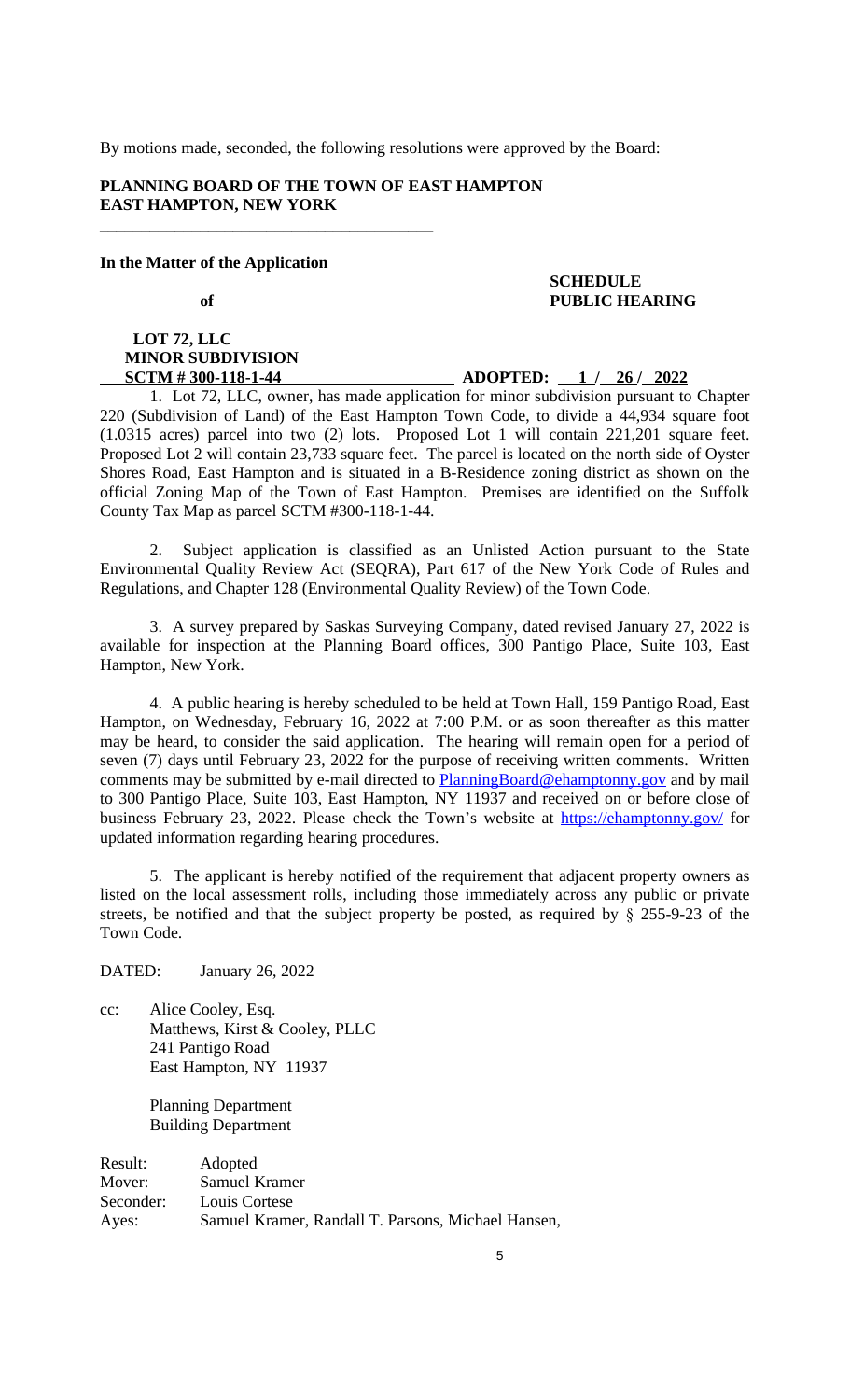Louis Cortese, Ed Krug

### PLANNING BOARD OF THE TOWN OF EAST HAMPTON **EAST HAMPTON, NEW YORK**

#### **In the Matter of the Application**

#### **MONTAUK LIGHTHOUSE STORAGE BARN SITE PLAN SCTM #300-15-1-9**

 **of OF TIME**

**EXTENSION**

#### **ADOPTED: 1 / 26 / 2022**

1. By resolution adopted September 23, 2015, (the "Resolution"), the Planning Board granted site plan approval to the above-mentioned application, subject to various conditions.

2. By letter dated January 12, 2022, Tara Burke, agent for the applicant, has informed the Planning Board that additional time is needed within which to obtain a certificate of occupancy and has requested an extension of time.

3. Based upon the foregoing, the Planning Board hereby extends the time within which the applicant must comply with the conditions of the Board's resolution retroactively in one (1) year increments to obtain a certificate of occupancy, or until September 23, 2022.

4. In all other respects, the original Resolution of approval as extended is hereby reaffirmed.

DATED: January 26, 2022

cc: Tara Burke Lighthouse Land Planning P.O. Box 5030 Montauk, NY 11954

> Planning Department Building Department

Result: Adopted Mover: Ed Krug Seconder: Randall T. Parsons<br>Ayes: Samuel Kramer, Ra Samuel Kramer, Randall T. Parsons, Louis Cortese, Ed Krug Recusal: Michael Hansen

## PLANNING BOARD OF THE TOWN OF EAST HAMPTON **EAST HAMPTON, NEW YORK**